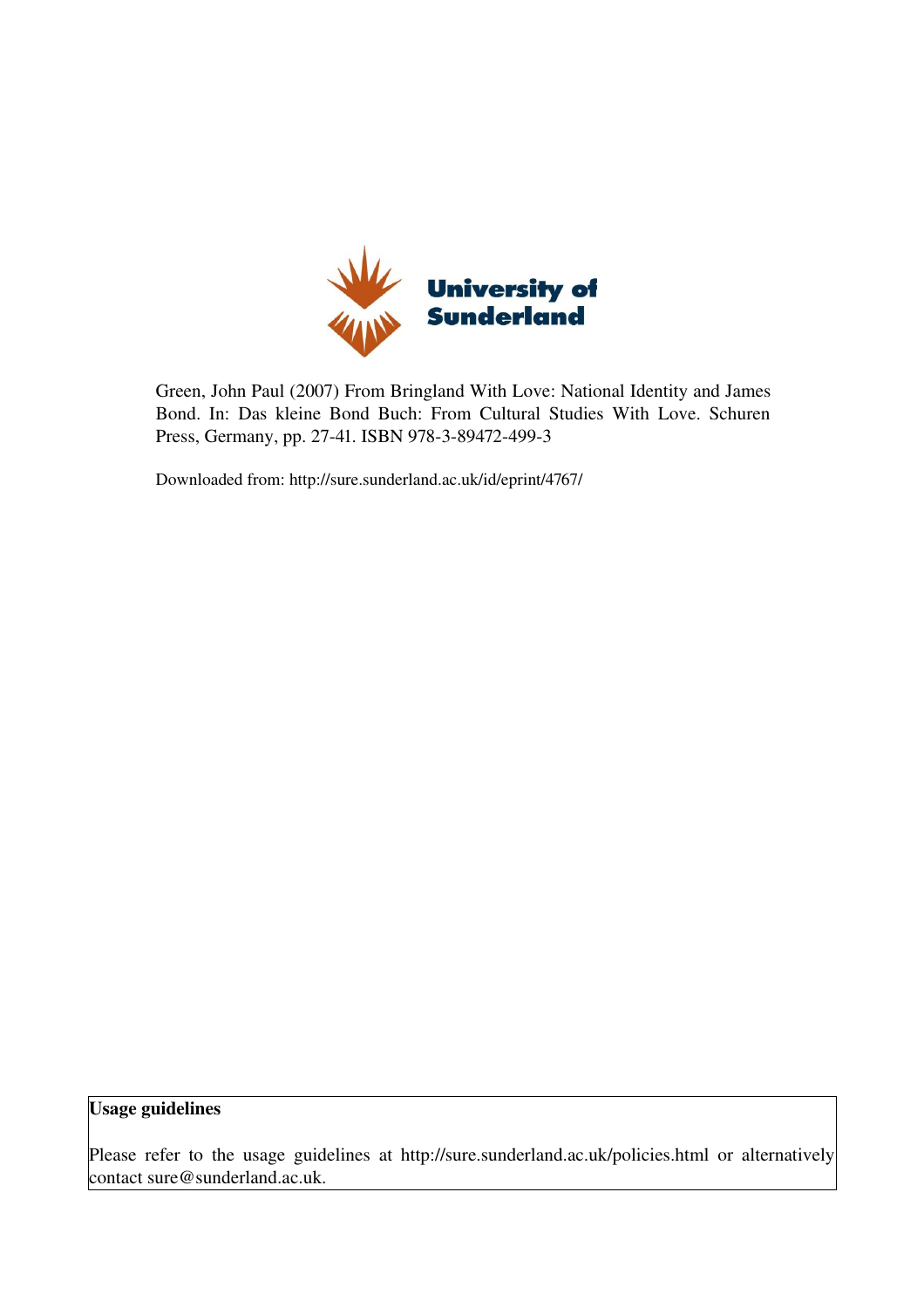## **From Bringland With Love: National Identity and James Bond**

"Bond knew that there was something alien and un-English about himself. He knew that he was a difficult man to cover up. Particularly in England. He shrugged his shoulders. Abroad was what mattered". (Fleming, 1955, p. 40).

Claiming to be British in the twenty-first century can be both confusing and contentious. I am English, I am British and I'm also from the United Kingdom. Some of my colleagues also fall into the latter two categories, hailing from Scotland, Northern Ireland and Wales. Many find that the term Britishness denies them a sense of national identity as they believe that when one talks of being British, what is really being suggested, is that they are referring to "being English". Pinning down Englishness is in itself a very difficult task. For many, Englishness is interchangeable with Britishness, leaving little distinction for Welsh, Irish or Scottish aspects of the United Kingdom. Indeed, while Fleming's own preference for the cinematic Bond was Cary Grant, the very image of the English gentlemen, the role went to a Scot.

As Lewis Smith highlighted in a recent article in The Times newspaper "Fleming's first choice was Cary Grant… Others on Fleming's 1961 list of actors with the right faces were David Niven, James Mason, Patrick McGoohan, Rex Harrison, Richard Burton and Stewart Grainger… Connery failed to make the list and Fleming had serious misgivings about him..." (The Times, March  $6<sup>th</sup>$  2007 p. 5). Of the six actors mentioned, four were English (Burton being Welsh and McGoohan an Irish raised American). However, as suggested in Fleming's novel Moonraker, the character of Bond never quite felt completely English. This may have as much to do with the violence of his profession and the devious nature of spying, than in any real suggestion that he was not in fact of English stock. On reassessing Connery's performance after *Dr. No* (1962), however, Fleming finally accepted the actor to such a degree that in two novels written subsequent to the first James Bond movie, the author made James Bond's father a Scot. We also learn in the novels that after being expelled from Eton, Bond is finally educated at Fettes College in Scotland. Fleming further distances Bond from pure English stock by having his mother born in Switzerland. As I shall discuss later, the various cinematic incarnations of Bond further complicate notions of James Bond as English hero.

According to Jeffrey Richards notions of Britishness since the eighteenth century have been "strongly shaped and influenced" (Richards, 1997, p.26) more by a sense of Englishness rather than an amalgam of Scots, Irish and Welsh. He continues to suggest that "An examination of the changing face of the English/British dominant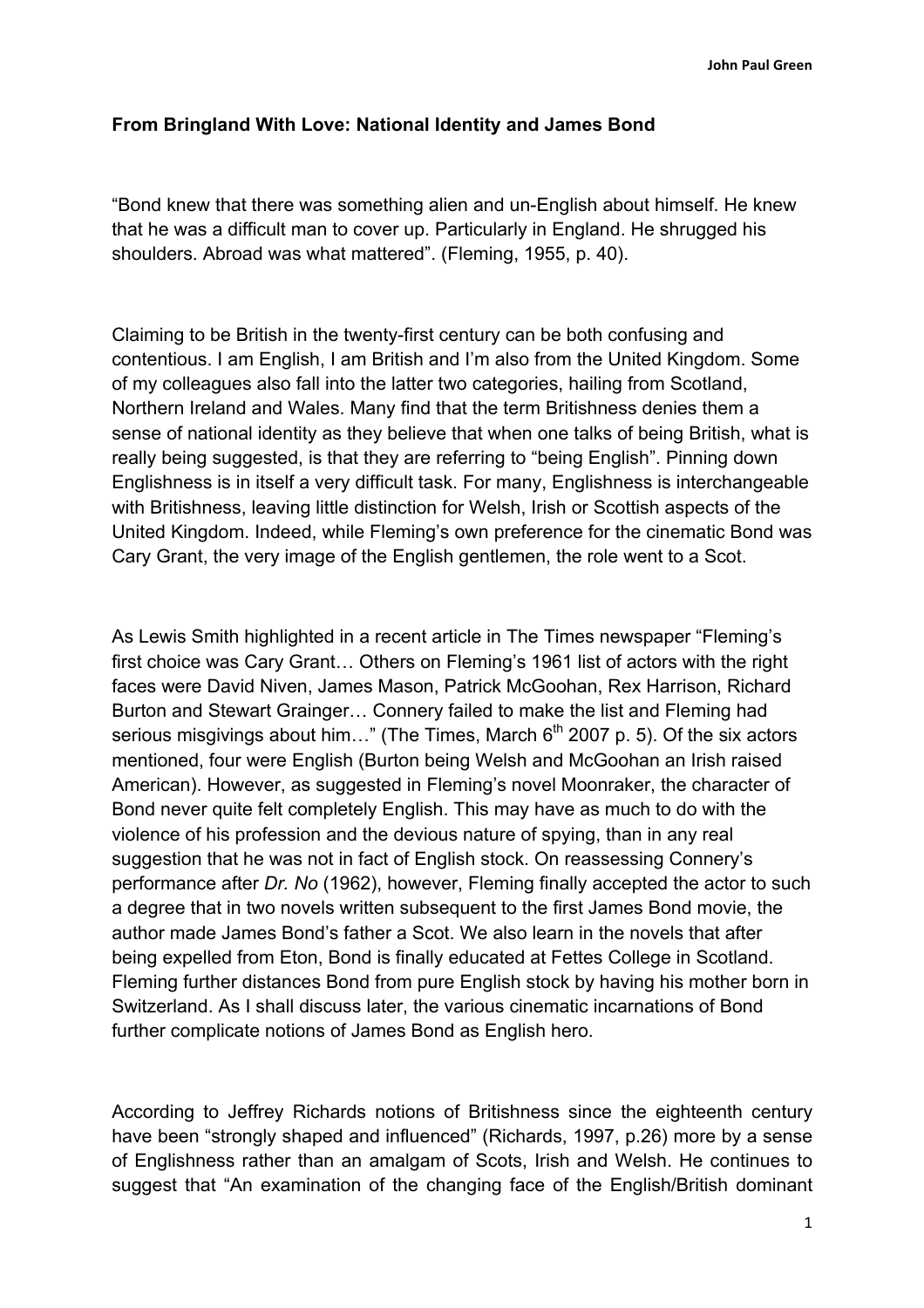image is followed by an examination of Scottish, Welsh, Irish… cinematic images, which underline the ethnic and cultural diversity of Britain" (Richards, 1997, p.26). In constructing identity against the dominant image of Englishness any sense of a uniform British identity is always embedded with an historical and often nostalgic sense of Englishness.

On considering Stuart Hall's view that the term Britishness needed to be redefined, Saeed, Blain and Forbes suggest that the term Britishness "has become increasingly problematic" (Saeed et al 1999 p. 822) and further claim that, for Scotland at least, Britishness has never been used comfortably with the Scots due to its link with Englishness. They go onto argue that Welshness too has become more distinct from a wider arcing sense of Britishness. With its own language television channel (S4C) and formation of a Welsh Assembly, Wales has, for the last twenty years sought to create a Welsh identity separate from the English/British one. Scotland too has also further tried to divorce itself not only from English/British culture, but also English/British politics.

Britishness it would appear has become a redundant, if not, unsavoury term for many none English native members of the United Kingdom. In fact a more useful set of terms would be "Bringlish" and "Bringland" in that when we talk about Britishness what we're usually suggesting is a sense of England and Englishness. Of course this again may prove a reductive method of approaching the complexities of national identity, but in a discussion of the figure of James Bond in the movie series at least, I believe them to be very useful.

It seems wholly appropriate that the 'legitimate front' for 007's Secret Intelligence Service is called Universal Export. James Bond, certainly in his cinematic incarnation exports the 'Bringlish' national identity across the globe. It's estimated that over half the world's population have seen at least one James Bond movie and has one of the most recognisable signature tunes in movie history. Such is the success of this British film industry export that it's arguable that you don't even have had to have seen a James Bond movie to get a sense of who the character is and what he represents. With each actor cast in the part a whole new set of identifiers, or what Bennett and Woollacott refer to as, "mobile signifiers" (Bennett and Woolacott 1987, p.42) are brought to the fore in a discussion of national identity.

Part of the enjoyment of the Bond movies is seeing the various exotic locations within each film. Some critics have argued that the later films were simply glorified travelogues that did nothing to develop the plot and were there on a purely aesthetic level. I would argue that rather than simply being eye candy, the rapid and easy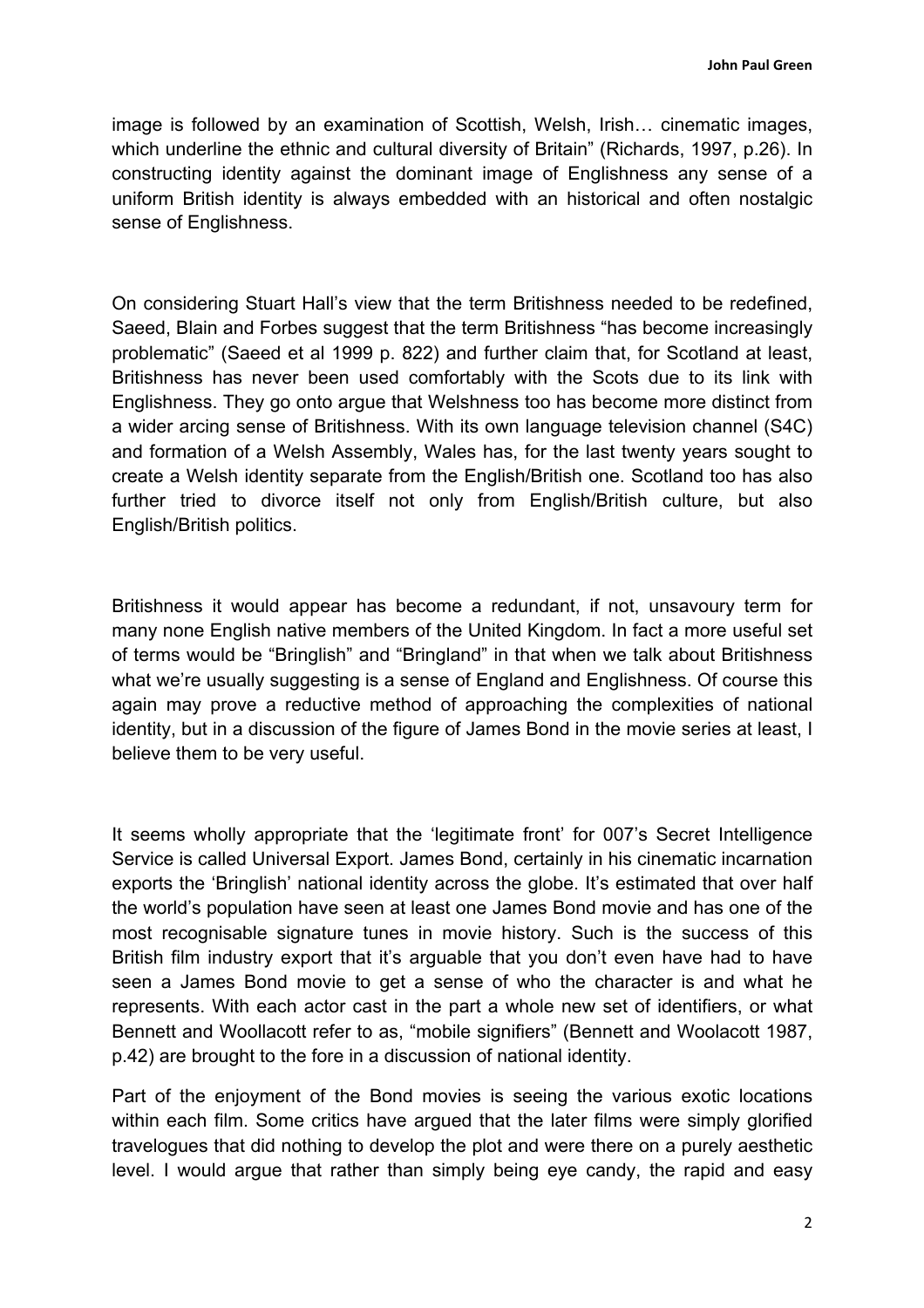country-hopping within each film underpins the idea that Bond is still the post-Imperial hero who has access to the rest of the world. This is the spirit of the British Empire and while Bond himself doesn't wish to colonise, he does send a strong message around the world that the Bringlish are still there and ready to solve the problems of their arrant children of the Empire.

Internationally recognised fictional English heroes are very few and far between. While it's arguable that Robin Hood is one of the first, his journey has been one from an historical fact to fictional romanticism and it's not until the arrival of Conan Doyle's purely fictional creation, Sherlock Holmes, do we see the selling of heroism and the hero as a commodity. Indeed I will argue that it is from the nineteenth century onwards, where heroes and heroism become something to be marketed and sold, not only to the British people but also to the rest of the world. The likes of Sherlock Holmes, James Bond, Doctor Who and indeed Harry Potter are not factual heroes made legend over time, but fictional creations that have embedded themselves into the psyche of a nation and have lined the pockets of the publishers and producers.

These heroes are not simply products that have a resonance financially. They also reflect their time of production and their continued success points to something much deeper in terms of their relationship to the audience. Indeed there appears to be a reversal of the factual historical figure becoming a mythical fiction (as in King Arthur and Robin Hood), whereby Sherlock Holmes transcends the text of the original novels – letters are received to 221b Baker Street everyday, addressed to the great detective and James Bond has become a byword for spies and playboys throughout the world.

It was not until the late 1950s that another fictional character appears to represent heroic England (and Britain) throughout the world. Of course this is the literary incarnation of Ian Fleming's James Bond and while it would be the cinematic version of 007 that would capture the imagination of an international audience, we cannot ignore the success of the novels to secure the image of James Bond in people's minds.

In recent years only Harry Potter appears to represent English heroism and has achieved success on a global scale. His magical powers tend to align him specifically with Arthurian legend and a mythology of a different, pre-Christian England rather than a post-Imperial or even post-war Britain. J.K. Rowling's books have rekindled an interest in reading amongst children and adults alike and it's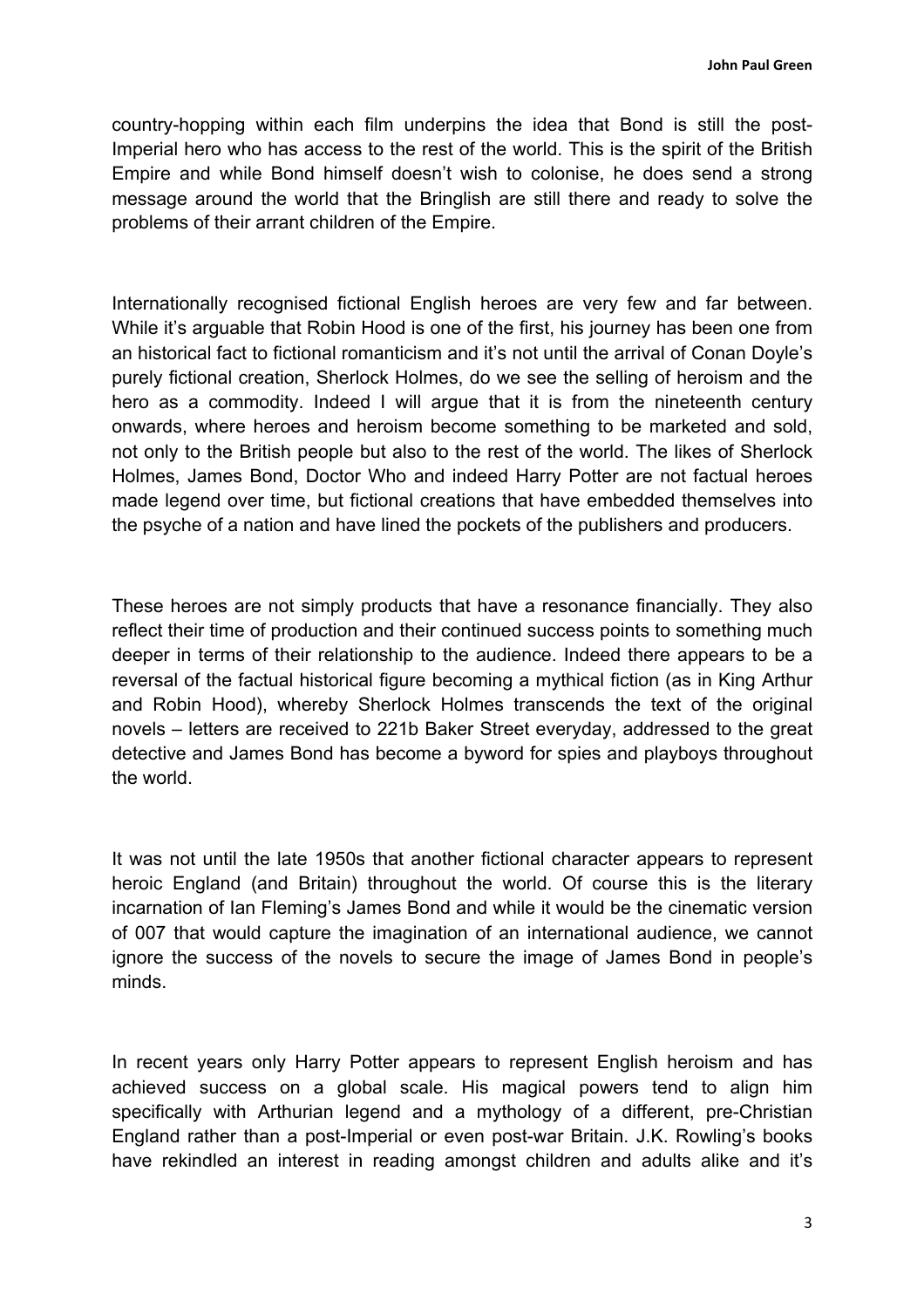arguable that the success of the Potter series has led to the success of the "Young James Bond" series written by Charlie Higson, now on to its third title.

There has been a further resurgence of interest in the English hero with the resurrection of the hugely successful science fiction series Doctor Who. While Bond's own identity crisis in the novel *Casino Royale* is highlighted by 007 feeling "alien and un-English" the hero in Doctor Who hero may speak with an English accent (in fact the current actor playing the Doctor, David Tennant, has masked his own Scottish brogue in favour of English 'Mockney'), but the character is in fact an alien.

This paper contends that analysing the many faces of the cinematic James Bond helps to highlight the complexities surrounding an understanding of Englishness or more broadly Britishness. Also, with each new actor taking on the role of 007, we also see the rearticulation of English heroism and indeed masculinity and while this rearticulation may not be extreme, each new actor brings with him the opportunity for the audience to reread both a sense of Englishness, heroism and masculinity.

While Bennett and Woollacott in *Bond and Beyond* (1987) analysed the moments of Bond within a political framework, or analysed how the novels of Ian Fleming transformed into the movies that bore little resemblance to their literary origins save the title, little work has been carried out to examine the recycling of the British hero and how this is inflected in the role of James Bond. Indeed one gets the sense that the movies serve to lock the hero in, contain him within the confines of formulaic narrative structure.

We each have a favourite actor whom we believe accomplished something in playing a particular popular character – whether it be Basil Rathbone as the definitive Sherlock Holmes or Tom Baker as the definitive Doctor Who. What is it that they accomplish, stuck as they are in a formula and character structure? What do they offer and what are they representing? While each new actor coming to the role allows the fictional character to live on, he also imbues that character with a new vitality, where the hero remains ever young in the casting of fresh talent. It also serves to reignite our interest in that character, fuelling debates around casting and the potential reinterpretation of the role. The changing actors can also serve to observe shifts in an understanding of national identity.

Of course all these actors are bound to a great degree by scripts, direction and marketing of their image, but they each bring with them an image and a character of their own. Behind the tuxedo, the gun, the sports car and a bevy of beautiful women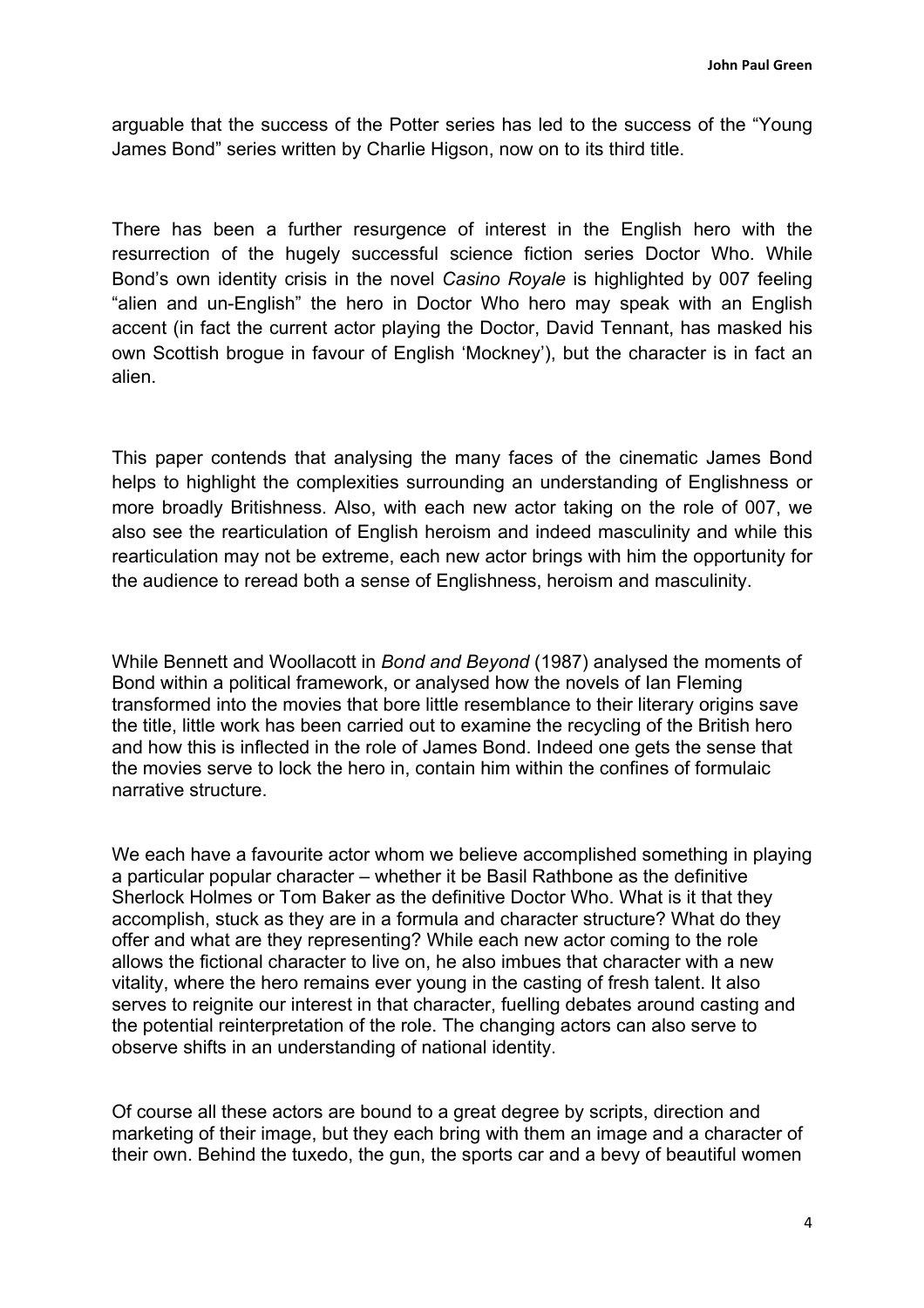the actor is still present, we cannot simply sweep their contribution under the carpet, whether we find their own performances wooden, camp or overly dramatic.

The assumption of a fixed fictional character such as James Bond is that while the actor changes (through reasons of age or box office appeal for example) the basic characteristics and function of that hero remain. As with the formula, there are key aspects to the character that cannot change. While I am not contesting this, I do believe that if formula and character traits must remain the constant, an analysis of these areas soon becomes staid – what else is there left to say if these functions have been revealed? What interests me is the way in which, as I mentioned earlier, each actor brings with him a redefinition of this constant, revealing rather than concealing different aspects of Britishness and indeed heroism. There is a process whereby the characteristics of the hero and national identity are reassigned and reinvested. These are formed by the actor's own traits and personality that exist outside the parameters of a tight formula that dictates general aspects of the character James Bond. He has to be a 007 operative with his licence to kill. He has to be a heterosexual male (and arguably a white male). There are many other aspects that remain constant in any portrayal of Bond, but these are dictated by script rather than performance. Of course, whatever each actor brings to this process, the performance and the character are also bound by changing attitudes of heroism – although are they constructing new images of the British hero, or simply rearticulating established ones?

While there has been a concerted effort to examine the significance of casting in the Bond movies, for example Bennett and Woollacott draw on John Ellis' work on stars and how cinema stars "are composed of snatches and fragments, miscellaneous chunks of 'real life' and different and sometimes contradictory narrative identities which do not add up to a coherent or rounded whole" (Bennett and Woollacott, 1987, p. 271). Here they reach an impasse and conclude that Sean Connery and Roger Moore (while ignoring Lazenby) can never really be constructed as star on an equal level to that of the character, which they see as the dominant factor. I disagree and would suggest that the actors are integral to the way in which we accept and identify with the fictional character. Testament to this is the predilection of movie and news websites to ask in online polls, not what the favourite Bond film is, but rather which actor was the best Bond.

Of course to a great degree this is true, as typecasting bears out, but as with other fictional characters such as the aforementioned Sherlock Holmes and Doctor Who, where undeniably the character is bigger and more durable than the actor, it is too reductive to view these actors, in 'snatches and fragments' perhaps, and deny them the fact that they do bring something to the role and indeed, are integral in the negotiating of national identity within the movies.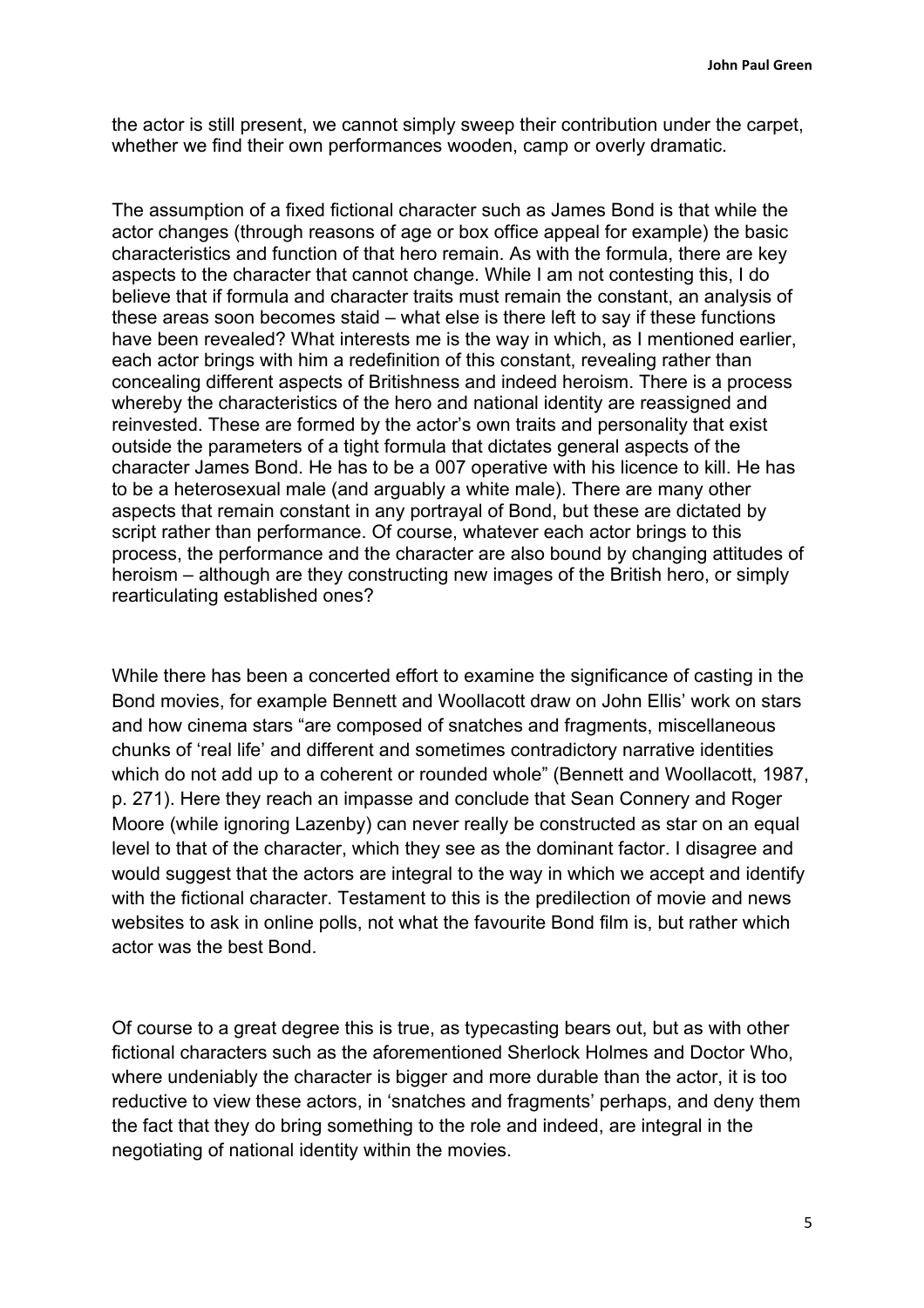### **The Many Faces of Bond and Bringlishness**

Bennett and Woollacott refer to the political moments of Bond as "mobile signifiers" (Bennett and Woollacott, 1987, p.42,) and this is a useful term not only for analysing the fictional character but also the actors who have played the role. On the surface they are the same character, the same constant hero but each offers a different version of Bringlishness. However, when a Bond movie does falter at the box office, the focus of blame is invariably on an alteration to the formula and on the actor behind the tuxedo. This was certainly the case for George Lazenby in *On Her Majesty's Secret Service* and Timothy Dalton in *Licence To Kill*. Interestingly there is very little written on either Lazenby or Dalton, who between them only made three appearances in the series, as if their respective failures at the box office appear as exceptions that prove the rule.

Looking at the nationality of the actors who have played Bond, it reads like the politically incorrect "Englishman, Irishman and Scotsman" jokes so popular in Britain before the advent of political correctness. This seems a somewhat appropriate analogy for a film series that is often cited as a parody of the spy genre and for a hero who has failed to embrace political correctness in all its forms.

While our suspension of disbelief may be excused on the suggestions of invisible cars and men with golden guns, isn't it too much to ignore the fact that Connery spoke with a Scottish accent? Are we to simply pretend that he is playing an English hero? While Connery would go on to play Scots Russians, Scots Irish and Scots Spanish (in *The Hunt For Red October*, *The Untouchables* and *Highlander* respectively), his performance as Bond does extend the nationality of Bond to at least Britishness and arguably his accent became the internationally recognised voice of the English spy. As mentioned earlier, Fleming was not happy that Connery had been cast, commenting that he didn't like the face, the accent or the hair. Jeffrey Richards suggests that "For many foreigners the terms British and English are interchangeable" (Richards,1997, p. 3) and having recently watched two James Bond films in Germany (*Dr. No* and *Live and Let Die*) where the dubbing of Sean Connery and Roger Moore rendered 007 as a neutral version of Britishness, it is easy to understand why. However, for an audience familiar with the differences in accent, Connery's enunciation further distances the audience from any 'pure' sense of Englishness and we become aware of Englishness as a complex construction, now made up of English and Scots.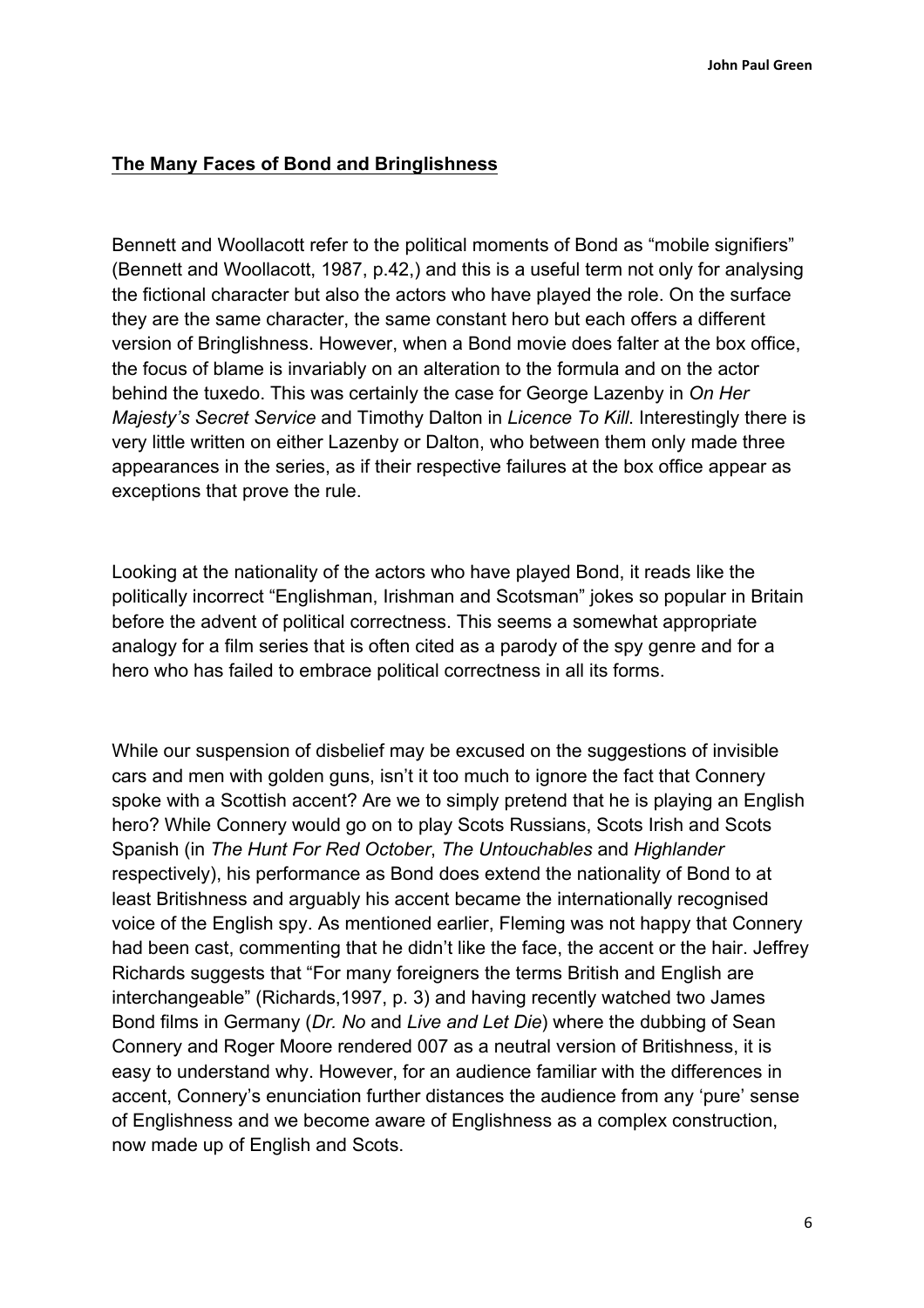Furthermore Richards proposes that Bond is essentially classless and that Connery's accent distracts "him from the upper-class English gentlemen who customarily played secret agents" (Richards,1997, p. 164). This is too reductive. Class does play a part. He is obviously not working class and is often seen surrounded by expensive gadgets, fast cars and glamorous women and locations. While he is never seen paying for any of these and from time to time has to return the equipment, he does operate in a high class world and he isn't simply performing a better class than he is. His background is not one that rings true of a working class upbringing (Eton and Fettes). He is also seen discussing the finer things in life and constantly advises his superiors and contemporaries on the art of better living, as in *From Russia With Love* and *Diamonds Are Forever*. Jeremy Black in *The Politics of James Bond* suggests that Bond "… exudes a "class" apparently quite unconnected with money or birth". (Black, 2000, p. 211). So while Bond may not represent one particular class over another he does not stand outside of the class system in that he transcends it, rather he ignores the boundaries of class in as much as he ignores the geographical barriers in his pursuit of villainy.

The casting of the Australian George Lazenby further acts to distance the audience from Englishness. His accent was deemed so un-English that for entire sections of the film he was to be dubbed by English actor George Baker, when Bond had to impersonate the very English Hilary Bray. As Lazenby points out in the opening sequence of *On Her Majesty's Secret Service*, "this never happened to the other fella". Not only does he lose his voice, but he loses the girl (both in the opening and closing sequences of the film, when Tracy escapes in his car and is at the films conclusion, shot dead by Blofeld). Psychoanalysis would have us believe that on both occasions Bond is effectively being rendered impotent. The emphasis on ancestry in *OHMSS* is interesting – Blofeld wants to be accepted under a family name and Bond too is desperately trying to remain forever English but is obviously not. Yet again we see 007 as "alien and un-English" and Lazenby was fiercely rejected at the box office. Not until the casting of Daniel Craig, would audiences be split on such a casting decision.

It isn't until 1973 that we first see an Englishman appear in the role of James Bond in the official series of films. His Englishness is pushed to the point of parody. Often the marker for how the world perceives Englishness. His 007 is very much the Englishman abroad who doesn't quite make himself blend in with the scenery – compare Connery's duck camouflage in *Goldfinger* to the rather dated and oftmocked safari suit in Moore's *Octopussy*. The scenes of Bond racing through Indian streets would be construed as offensive if it were not so embarrassing. James Bond in this instance is out of time and place. He no longer blends in and seems to think the days of the British Raj are still enjoying their heyday.

7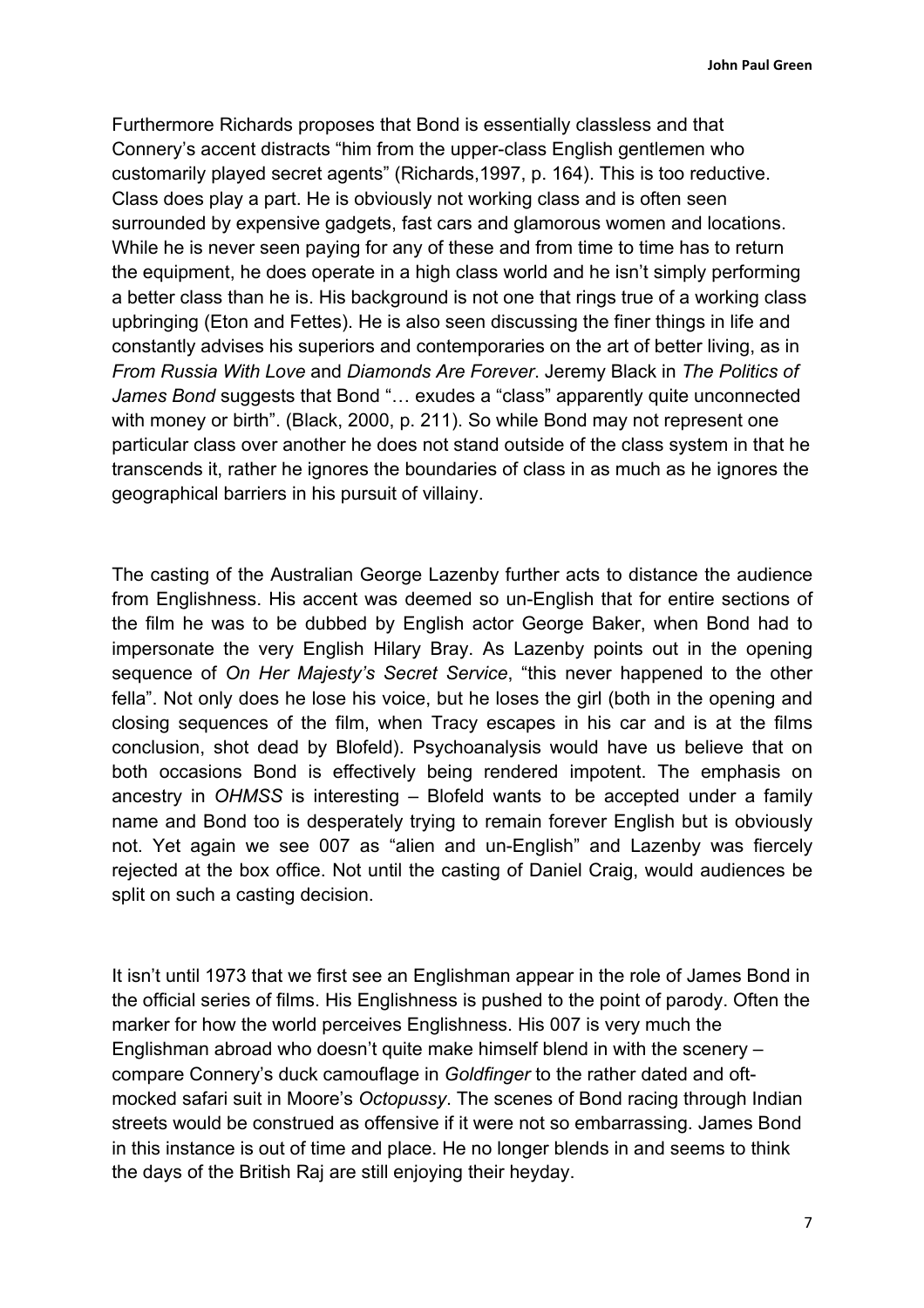Moore's performance and characterisation was too English. Rather than provide a nostalgic view of the English hero, this 007 was pure caricature. There was no veneer to scratch and Moore's Bond was patently not a version of Englishness that anyone could ever believed existed. His was a 007 of pure escapist fantasy – the quintessential Englishman and James Bond in the cinema was in danger of becoming an anachronism. Certainly by the time of *Goldeneye's* release in 1995, things needed to be shaken, if not stirred up and as the female M remarks, Bond has become "A dinosaur. A relic of the cold war". Roger Moore was more in keeping with the English action hero of 1960s fantasy television, from Moore's own tenure as Simon Templar in *The Saint* through to Patrick Macnee foppish portrayal as John Steed in *The Avengers*. Unsurprisingly, in Moore's final Bond film *A View To A Kill*, the producers saw fit to bring the two icons of British television together. Already an established English hero through his appearance in the television series, *The Saint*, Roger Moore offered a comedic version of the Connery template, where the audience are invited in on the joke that has become the English hero; This is where James Bond is reduced to laughable post Imperial Englishness, whereby male dominance had to be both reaffirmed and undermined at the same time, as Tony Bennett argues in his article 'James Bond and Popular Culture', "the films are experienced as a joyful send-up of redundant ideological categories" (Bennett, 1982, p. 30). As Moore got older and more visually and physically impotent, to the point where stuntmen had to double for the actor running up the Eiffel Tower staircase, the parody grew.

The Welsh actor, Timothy Dalton further muddied the water in terms of Englishness when he approached the role in 1987 with *The Living Daylights*. In an attempt to move away from self mockery and re-establish a serious, hard and heroic masculinity, Dalton brought to the role an intensity and sombreness that pushed the figure of Bond as a role to almost non-recognition. Certainly his performance was seen to be too sombre and audiences felt that some of the jokiness inherent during Moore's time should have made its way to Dalton. By the time of his second film *Licence To Kill* in 1989, not only had producers attempted to restructure the formula (Bond leaves the secret service and is considered a renegade agent), Dalton too had reworked the character to incorporate a sadistic edge which, while alluding to the literary Bond, was a long way from its cinematic counterpart. With the exception of character names and the routine "Bond, James Bond" (delivered abruptly, almost apologetically) there is very little Bond here that had been seen in the previous three incarnations.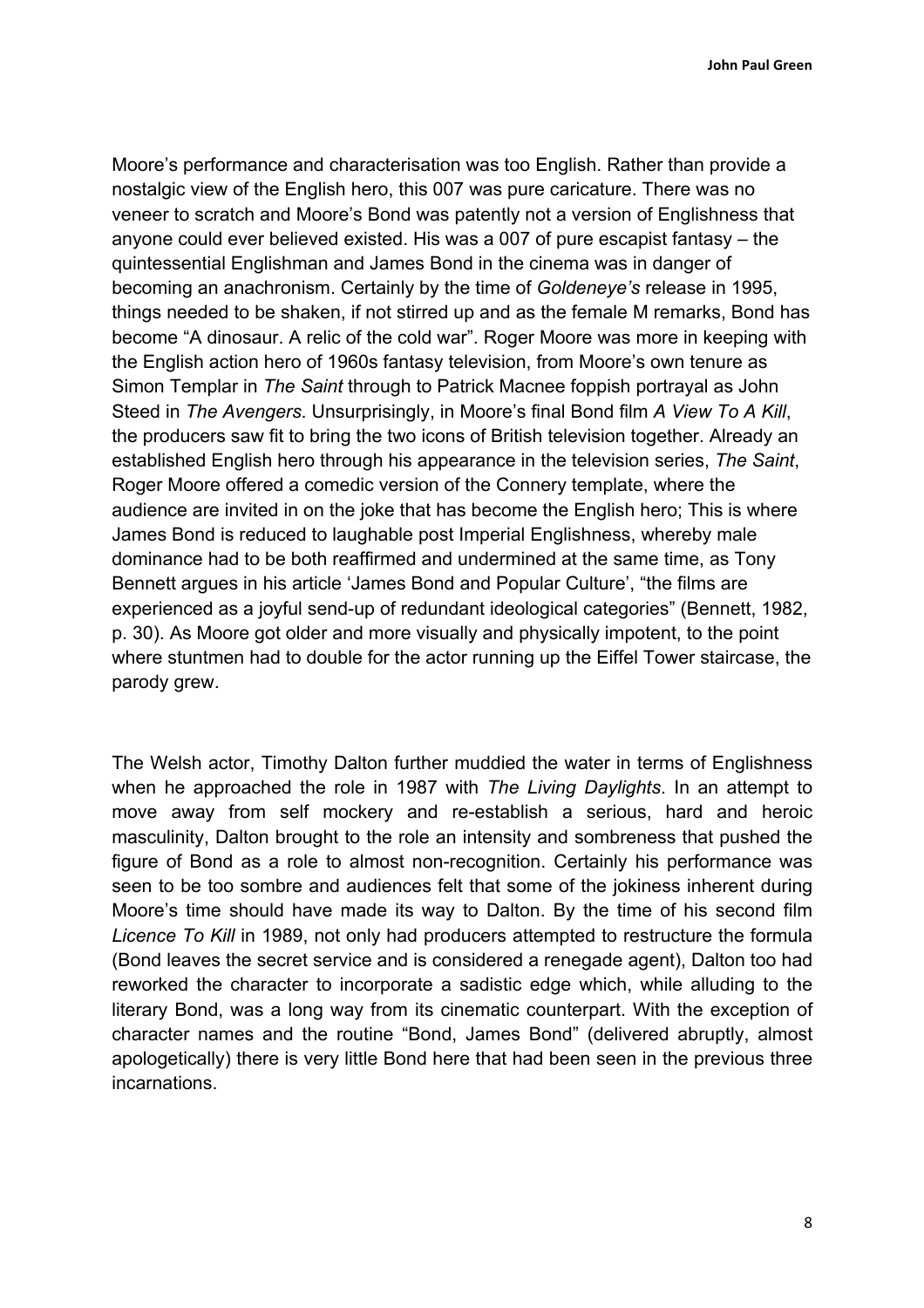**John Paul Green** 

Perhaps the most internationally established actor prior to becoming James Bond was Pierce Brosnan. Like Roger Moore, Brosnan had had a successful presence on television, in Brosnan's case with *Remington Steele*. His face and manner were already imprinted on the public consciousness, particularly in the United States. Brosnan developed what Dalton and indeed Lazenby offered in the opening up of the British hero. Brosnan is an Irish born actor and was already a bankable star internationally. His portrayal of Bond manages to encapsulate a version of Englishness acceptable to a much wider audience. If we look at Brosnan's role in the comedy *Mrs. Doubtfire*, we see the bumbling all too smooth Englishman that isn't a million miles from Roger Moore's take on James Bond. This was Bringlish for an American market. While only making four films in the Bond series, Brosnan has already become one of the most popular versions of James Bond, in terms of his placing on favourite 007 polls.

The latest actor to don the tuxedo, Daniel Craig is only the second English actor to play 007 in the official series. Craig had made his name in the BBC series *Our Friends in the North*. His performance in that series puts him at the other end of the spectrum as far as Moore's portrayals of southern Englishness are concerned. On news that Craig had been cast as 007, there was an backlash from fans and tabloid newspapers, who referred to the actor as "James Bland" and "James Blond". Craig seemed to be everything 007 shouldn't be. He was blond and Northern. As in the first season of the new series of *Doctor Who*, where northern actor Christopher Eccleston was cast as the eponymous hero, reference is made to the Doctor's northern accent. He replies, "lots of planets have a north", eventually there began a new acceptance that Englishness could encapsulate other regions within England and that heroes did not have to speak BBC English.

On several levels *Casino Royale* is a rewriting (or rebooting) of the franchise and of the hero, Craig's Bond is one that is wracked with uncertainty at the start of the film. He is finding his place in the world. As he comments to M, "you want me to be part hit man, part monk". The audience too are knocked off kilter, when the traditional Bond motifs are either subverted or don't appear in their usual order. The pre-title sequence does not begin with the gun barrel (this comes four minutes into the film and is embedded within the actual narrative; the James Bond theme doesn't appear until the end of the film, neither does the famous "Bond, James Bond" and when asked if he'd like his martini shaken not stirred, he replies "do I look like I give a damn?". *Casino Royale* lacks that tongue in cheek approach that typified the Moore films or the celebratory feel of Brosnan's final movie, *Die Another Day*. The use of the black and white prologue also takes Bond back to an imaginary cinematic past that wishes to evoke the novels as opposed to the early Connery pictures (with the

9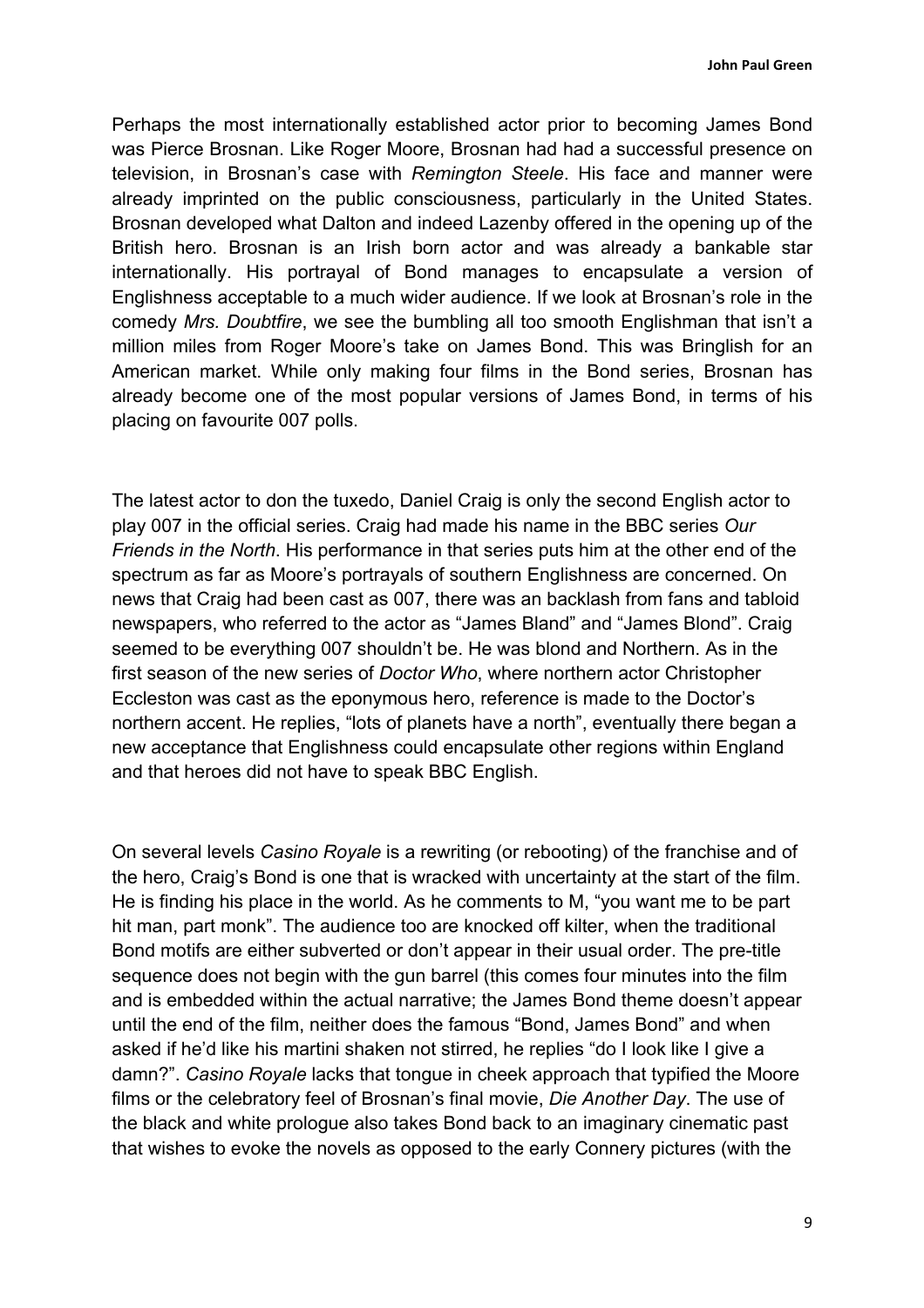exception of 007 walking out of the water, thus again subverting the classic image of Ursula Andress in *Dr. No* and later Halle Berry in *Die Another Day*).

In *Casino Royale*, Craig plays Bond as a man unsure of his emotions. The 007 of Casino Royale is being rebuilt in front of us. We see him fall in love but quickly come to resent women (who are seen as betrayers of men in this film)Perhaps this is the closest Bond has gotten to being English in that he learns to keep his emotions in check and as M suggests, learns to "keep his ego out of the equation".. He has to learn to kill and he has to learn that loving, rather than using a woman, can seriously damage your health. Attitudes towards death and love in *Casino Royale* are that they have to be detached from the hero. In the opening sequence Bond is made to work for his first kill (although this actually turns out to be his second kill and it's the first that becomes "surprisingly" easy). As the MI6 traitor remarks of the supposed first kill, "made you feel it did he?" In a surprisingly violent fight scene, for a Bond film at least, we are shown for the first time that killing someone isn't that easy or indeed flippant (as earlier Bond films would have us believe). Soon 007 learns to become dispassionate about killing on behalf of his organisation and similarly, the refrain that "bitch is dead", referring to Vesper at the end of the film, makes Bond a cold and professional spy and harks back to Fleming's first 007 novel.

In all his guises Bond is sold to the rest of the world as a perfect version of Englishness. It isn't a clear cut well defined nationality and for many Englishness itself is a thing of the past, a museum piece to be remembered with false nostalgia. Englishness has aspects of quaintness that seem ill fitting to the figure of masculine hero. Englishness suggests foppishness and is perhaps too gentile, whereas Bringlishness can draw on aspects of national identity from four countries – England, Scotland, Wales and Ireland. Like a Post-Imperial England, James Bond desperately clings on to the old ways, of political, social and economic dominance where Englishness could infiltrate every aspect of life. Only through fiction can this be done to any great success and through the cinematic Bond, Englishness can be repackaged and sold to the rest of the world. As the world changes and as England's standing within the world changes so too must its heroes. Some fall by the wayside while others are updated to reflect the age that they are being re-presented to the audience. The BBC's recent re-imagining of Robin Hood certainly seems to reflect a post-Iraq concern and features troubled and disillusioned youth in the guise of Robin. So too, the producers of the latest Bond film chose to film the original novel (first filmed in 1967 as a comedy with David Niven), arguably the most cynical of all of Fleming's books, where Craig's Bond is portrayed simply as a man with a job to do and where the action adventurer gunning his way around an exotic world seems a far cry from the likes of Connery, Lazenby, Moore, Dalton and Brosnan.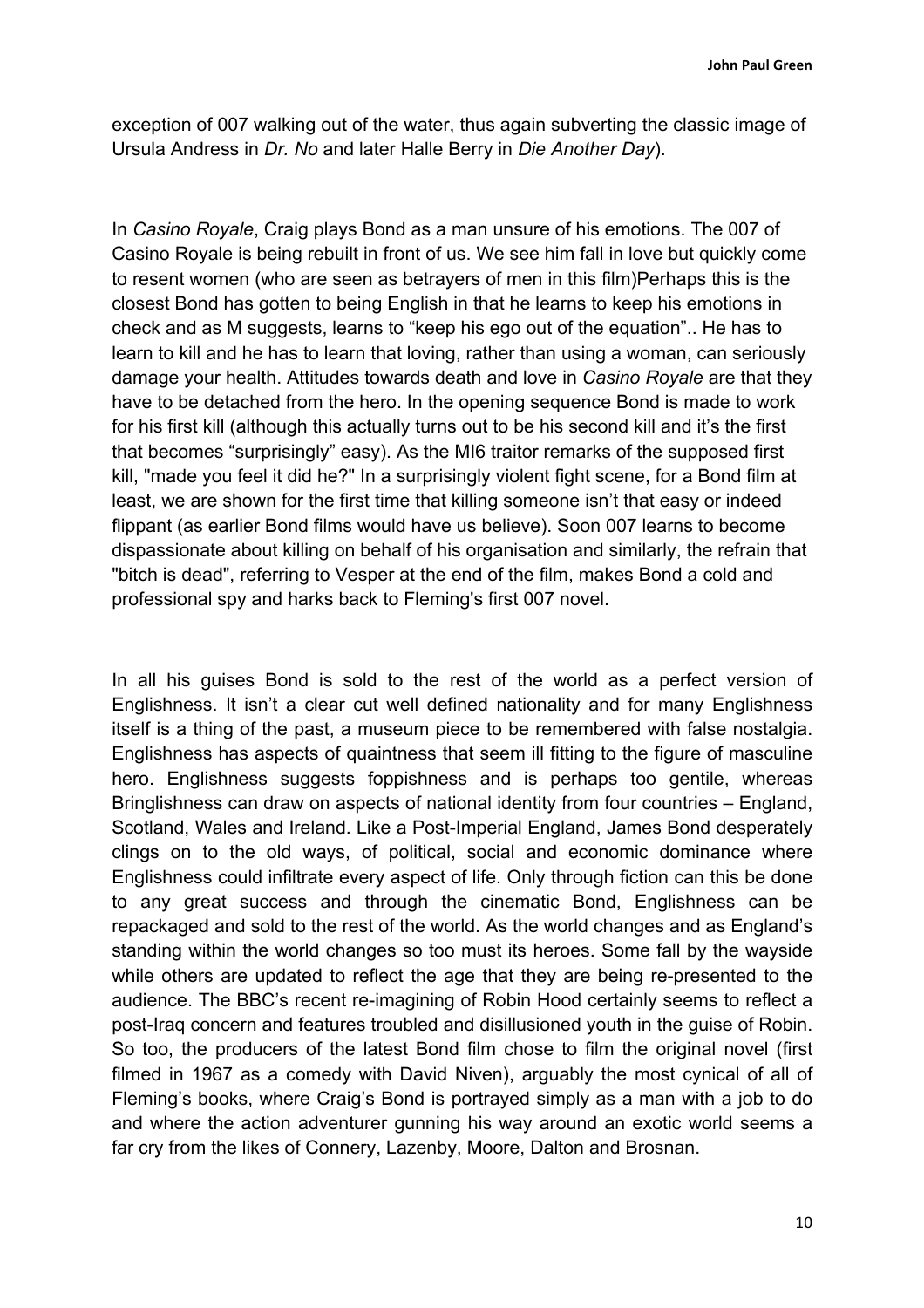**John Paul Green** 

Through the James Bond films Englishness is constructed. Bond may live to die another day and as Kamal Khan notes in *Octopussy*, 007 has "a nasty habit of surviving", as do wistful remnants of Englishness, in a decidedly lost and fading Empire. The English may not exist in any real sense, but Bond succeeds as a hero because he provides an escapist fantasy that evokes a sense of an England and Englishness as concepts to be proud of. He is a relic of an English people that never was in an England that came to be created by J.B. Priestley novels, Noel Coward songs and Hugh Grant romantic comedies. 007 is a fragmented character, made up of different national identities (due in no small part to the actors of varied nationalities acting out 'Englishness') that falsely come together to suggest the archetypal English hero. He is however a caricature of what an English hero should be, rather than one that ever was, who was created by Fleming at a time when the British/English Empire was rapidly crumbling around him. For the cinema, the figure of Bond and the false epitomes of Englishness have proven to be financially lucrative and James Bond has since become an image of the English made for the rest of the world. Englishness is a fiction made up of many nostalgic memories. The James Bond franchise skilfully taps into this market of nostalgia, but even it wrestles with the ideas of what is English. One thing is sure - Bond will return, but this constructed Englishness may not.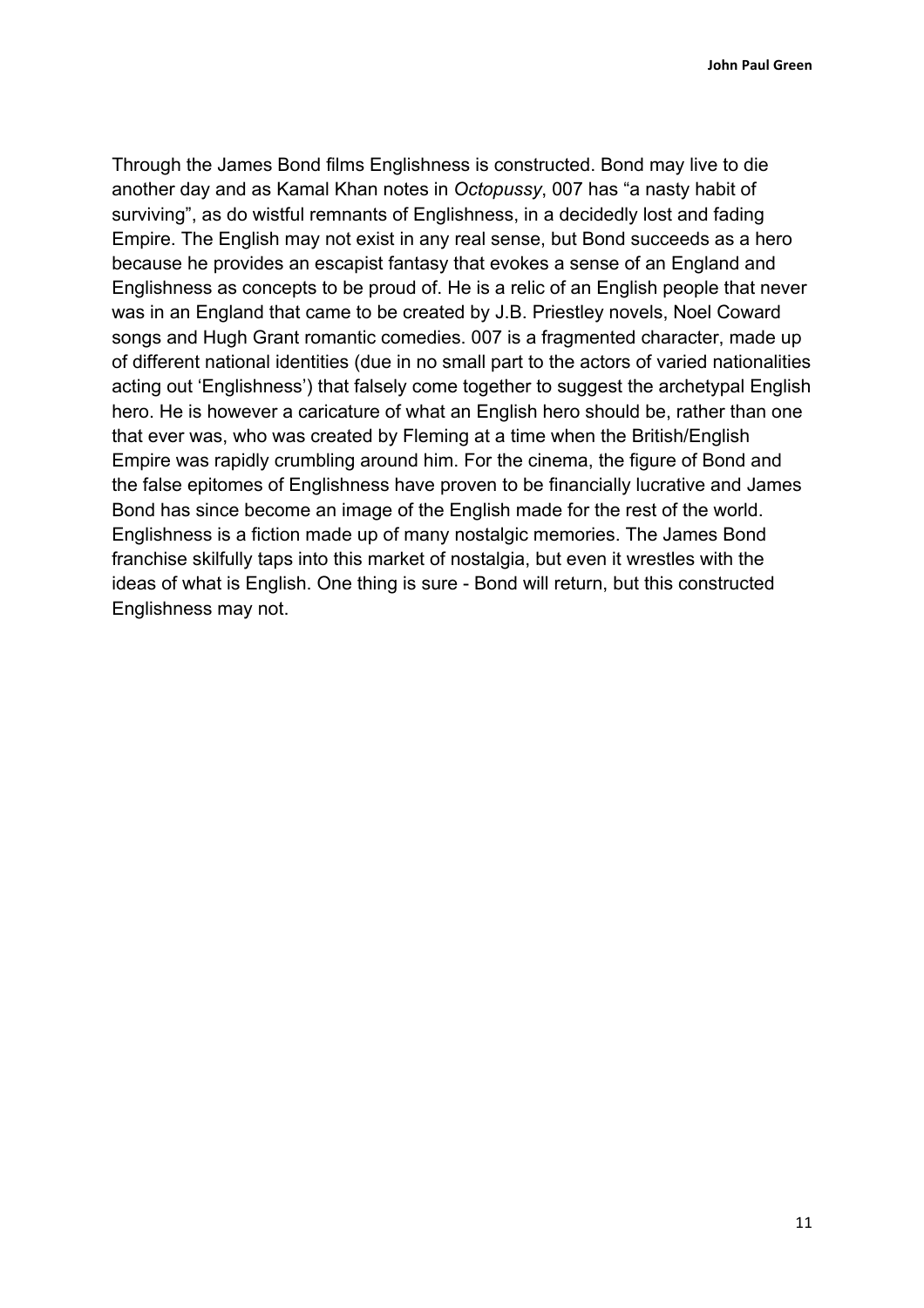### **Bibliography**

Bennett, T & Woollacott J (1987), *Bond and Beyond. The Political Career of a Popular Hero*. London: Macmillan.

Black, J (2000) (2005), *The Politics of James Bond. From Fleming's Novels to the Big Screen*. Lincoln Nebraska: University of Nebraska Press.

Chancellor, H (2005), *James Bond. The Man and His World.* London: John Murray.

Chapman, J (2000), *Licence To Thrill. A Cultural History of the James Bond Films*. New York: Columbia University Press.

Fleming, I (1955), *Moonraker*. London: Penguin.

Fleming, I (1963), *On Her Majesty's Secret Service.* London: Penguin.

Fleming, I (1964), *You Only Live Twice*. London: Penguin.

Lindner, C (ed.) (2005), *The James Bond Phenomenon: A Critical Reader.*  Manchester: Manchester University Press.

Paxman, J (1998), *The English. A Portrait of a People.* London: Penguin.

Richards, J (1997), *Films and British National Identity. From Dickens to Dad's Army.* Manchester: Manchester University Press.

Saeed, A et al (1999)'New ethnic and national questions in Scotland: post-British identities among Glasgow Pakistani teenagers.' *Ethnic and Racial Studies* Volume 22 Number 5 821-844

Smith, L (2007) 'Is this the real James Bond as Ian Fleming saw him?' The Times 6<sup>th</sup> March 2007

Spicer, A (2001), *Typical Men. The Representation of Masculinity in Popular British Cinema*. London: I B Tauris.

Sterling, G & Morecambe G (2002), *Martinis, Girls and Guns. 50 Years of 007.* London: Robson Books.